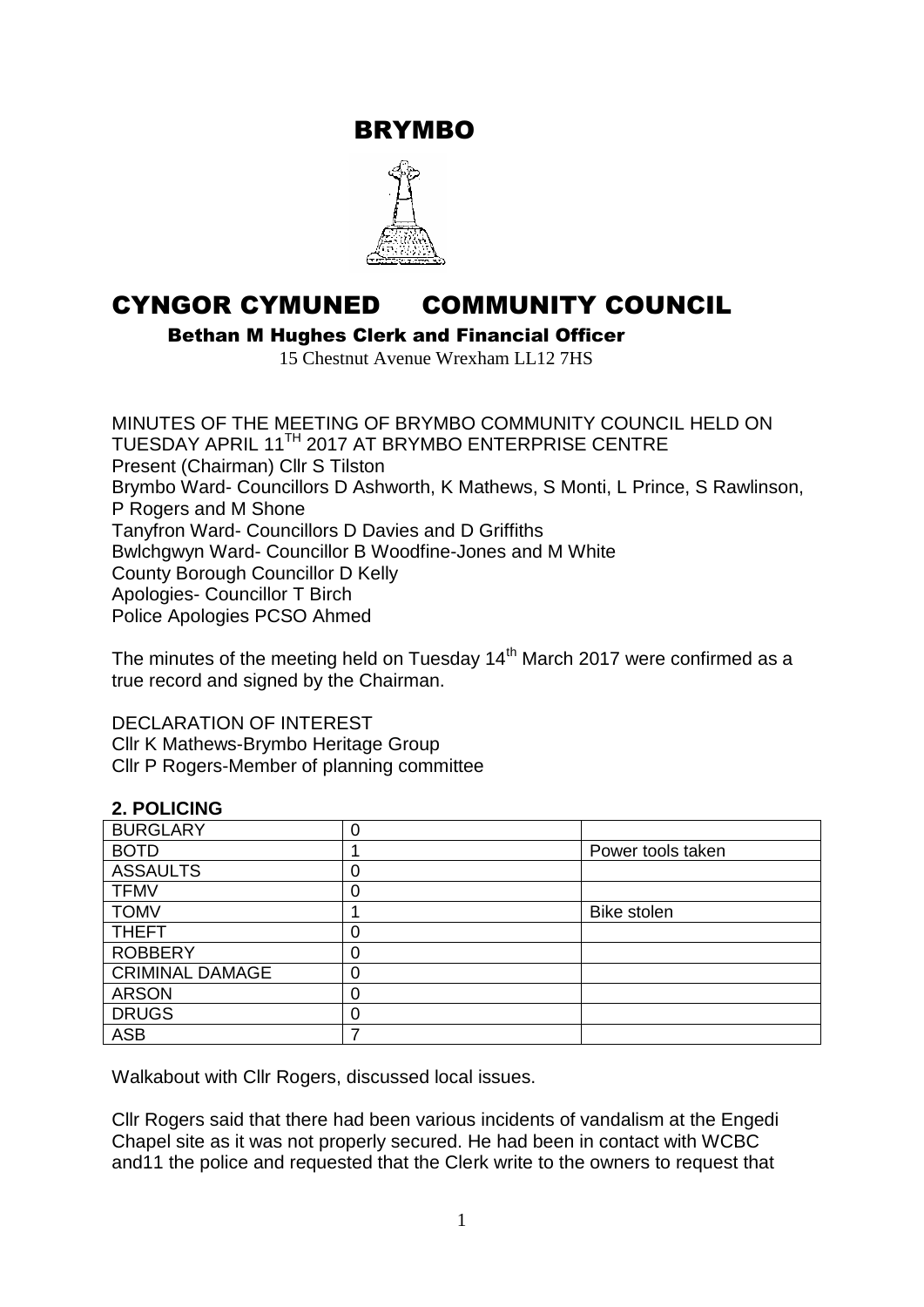they make the site more secure as there was a potential for danger with youths there. Members agreed.

# 3. COUNTY BOROUGH COUNCILLOR'S REPORTS

Cllr Rogers opened by saying that Brymbo Heritage Group had been successful in securing £2 million funding from the Big Lottery. He said that the group were intending to work closely with the CC on the project as previously neighbouring CC's had been involved. He said that there were concerns regarding the allocation of the funding as a detailed plan and proposals had not been requested. Also, the proposed sites for the funding were not in the ownership of the Heritage Group. Agreement would be needed from all landowners. The Chairman said that this project would be an ideal opportunity for Councillors to join the sub-committee and work closely with BHG.

Cllr Kelly said that the time leading up to the Elections was quiet and said he wished to thank both Bwlchgwyn Councillors for their work over many years who had not put their names forward for re-election. Cllr Tilston had over 27 years of service to BCC and he thanked him for his commitment. Cllr Kelly said he was waiting for a start date for the traffic calming scheme in Bwlchgwyn. He also told members that there was an on-going problem with off road vehicles at the old quarry. There were reports of disturbances and it was ultimately the landowner's responsibility. The police had been informed however the bikes were not registered.

## **4. ROADS**

No further information.

## **5. BUS SHELTER SERVICES AND STOPS**

Cllr Griffiths said that there were problems in Tanyfron with regard to the earlier service which was waiting for school children and therefore older people had to stand for the journey as the bus was too full. This also happened on the 3.30 journey were the college students and residents were expected to fill one bus only. Cllr Rogers said that his meeting with the MD of Arriva had been postponed however he was hopeful of re-scheduling the next week. He would discuss timetabling issues**.**

# **6. PLAYING FIELDS AND PLAYGROUNDS**

Cllr Monti asked if any progress had been made with quotes for the path for the Skate park. Cllr Rogers said it had been difficult to get any quotes as building firms did not seem greatly interested in the project. The Clerk said she would e-mail the job spec. to various firms if Cllr Rogers passed it on to her and see what came from that. Cllr Tilston updated members on the work at King George Fields in Bwlchgwyn and said that the pillars had been rebuilt and the gates were being repaired. He said that chevron signage was needed at the War Memorial.

# **7. FOOTPATHS/LIGHTING**

There had been a problem in Tanyfron when a building contractor had cut through a cable. The Clerk had spoken to the landowner and requested that he spoke to Mark Collier of Jones Lighting to liaise with him as to a way forward to replace the lamp and column. Cllr Rogers said that the light on Vicarage Road had been reported to Scottish Power and a fault report had been raised.

## **8. WAR MEMORIAL**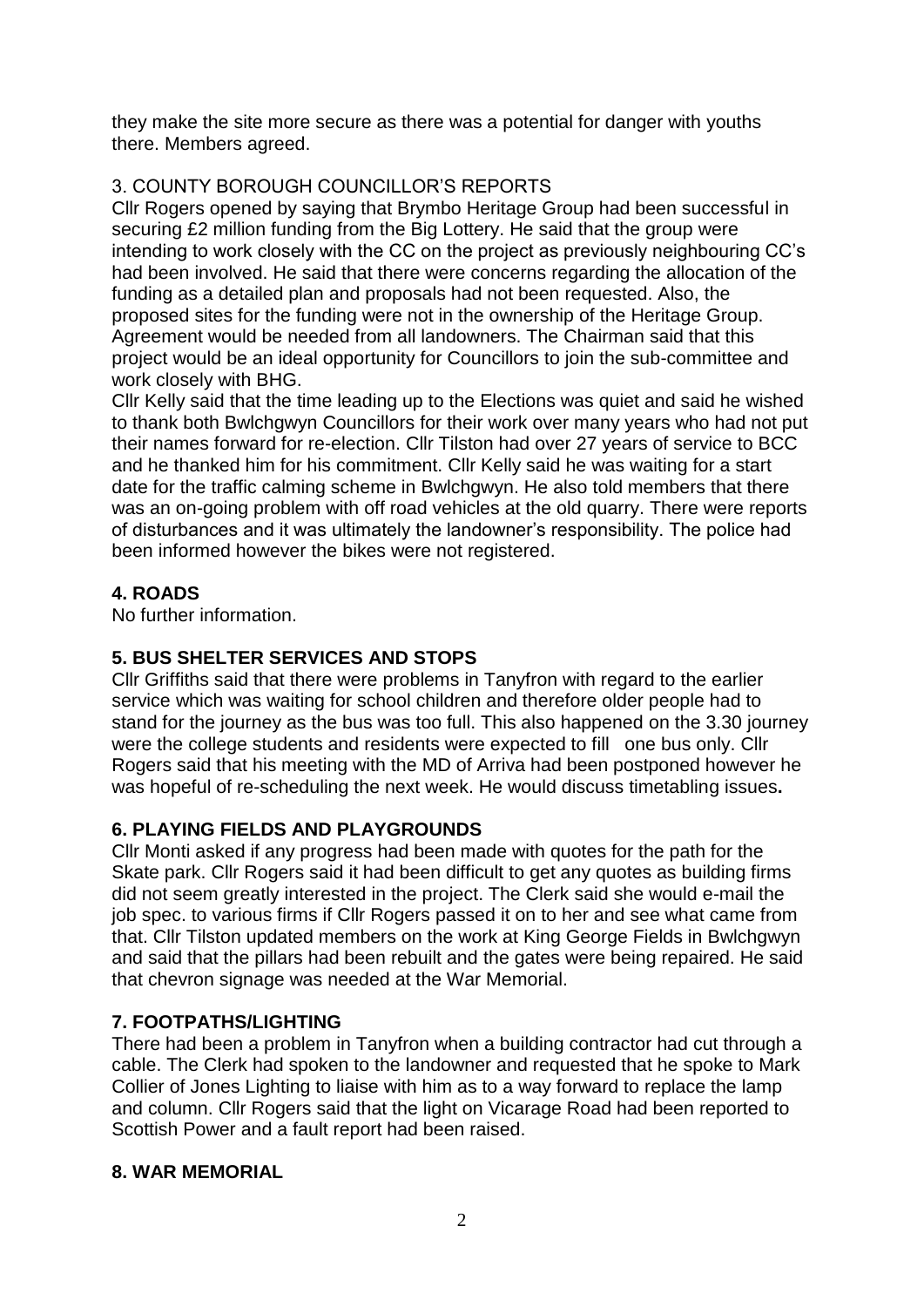No further information

**9. PLANNING** ERECTION OF 8 NO. APARTMENTS LAND AT NANT COURT BRYMBO P/2017/0217-Obervations made

DEMOLITION OF EXISTING FRONT PORCH AND ERECTION OF NEW ENLARGED FRONT PORCH DARNAU 7 GLASCOED ROAD BWLCHGWYN P2017/0284-No observations made

## **10. END OF YEAR FINANCIAL STATEMENTAND INTERNAL AUDIT CALL**

The Clerk circulated a full copy of the annual accounts for members. She had been notified of the Internal Audit by JDH Business Services and was taking all the accounts and documents in that week. Members were given a full and complete breakdown of all income and expenditure for the financial year 2016/2017.

#### **11. DONATIONS**

One application for a donation had been received from Tenovus Cancer Care. Cllr Rogers proposed a donation of £100.00 be made. This was seconded by Cllr Shone. All were in favour.

#### **12. NOTICEBOARDS**

Cllr Davies said she would contact ASAP signs in order that the Perspex on the noticeboards in Tanyfron be repaired.

## **13. CORRESPONDENCE**

THE GOOD COUNCILLORS GUIDE LETTER OF THANKS FROM FAMILY FRIENDS YOUTH SERVICES (INFORMATION REPORT) COMMUNITY AGENTS AVOW- Members agreed that the Clerk write to AVOW for further information as the post of Community Agent had previously been discussed at an earlier meeting. The Clerk said that the role seemed similar to what the CC had rejected previously. WREXHAM AREA CIVIC SOCIETY

## **14. ACCOUNTS FOR PAYMENT**

| 3074 B M HUGHES REFUND OF POSTAGES          | 9.36    |
|---------------------------------------------|---------|
| 3075 WALES AUDIT OFFICE EXTERNAL AUDIT 2016 | -231.00 |
| 3076 BTRT HIRE OF ROOM 14/03                | 24.00   |